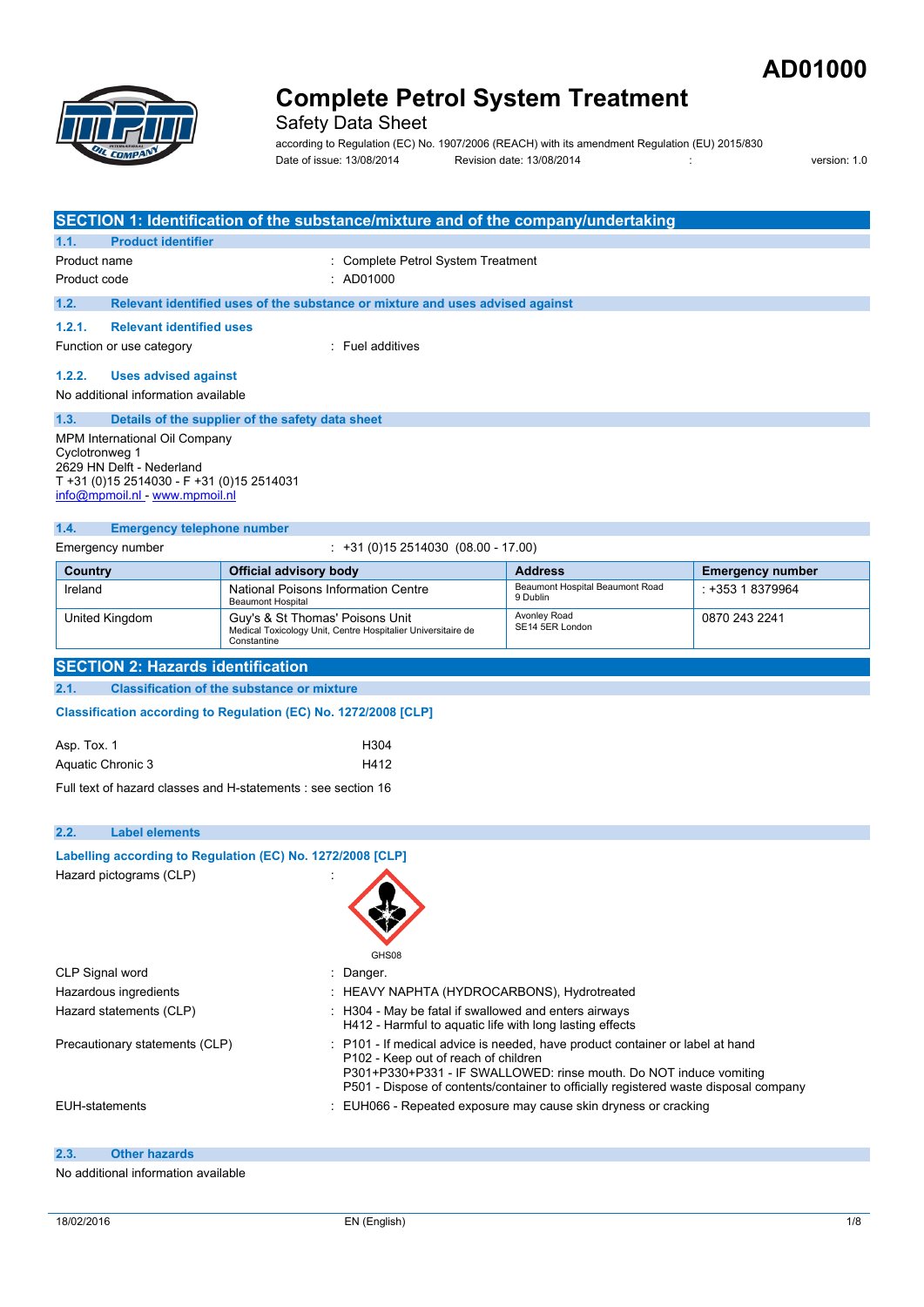Safety Data Sheet

according to Regulation (EC) No. 1907/2006 (REACH) with its amendment Regulation (EU) 2015/830

### **SECTION 3: Composition/information on ingredients**

### **3.1. Substance**

### Not applicable

### **3.2. Mixture**

| <b>Name</b>                                               | <b>Product identifier</b>                                              | $\frac{9}{6}$ | <b>Classification according to</b><br><b>Regulation (EC) No.</b><br>1272/2008 [CLP]                                                                                    |
|-----------------------------------------------------------|------------------------------------------------------------------------|---------------|------------------------------------------------------------------------------------------------------------------------------------------------------------------------|
| HEAVY NAPHTA (HYDROCARBONS), Hydrotreated                 | (CAS No) 64742-48-9<br>(EC no) 265-150-3<br>(EC index no) 649-327-00-6 | $80 - 90$     | Asp. Tox. 1, H304                                                                                                                                                      |
| Phenol, (dimethylamino)methyl-, polyisobutylene derivates |                                                                        | $1 - 10$      | Aquatic Chronic 3, H412                                                                                                                                                |
| HYDROCARBONS, C10, AROMATICS, >1% NAPHTALENE              | (CAS No) 64742-94-5<br>(EC no) 919-284-0<br>(REACH-no) 01-2119463588   | $2.5 - 10$    | STOT SE 3, H336<br>Asp. Tox. 1, H304<br>Aquatic Chronic 2, H411                                                                                                        |
| 1,2,4-trimethylbenzene                                    | (CAS No) 95-63-6<br>(EC no) 202-436-9<br>(EC index no) 601-043-00-3    | $0.1 - 1$     | Flam. Lig. 3, H226<br>Acute Tox. 4 (Inhalation: dust, mist),<br>H332<br>Skin Irrit. 2, H315<br>Eye Irrit. 2, H319<br><b>STOT SE 3. H335</b><br>Aquatic Chronic 2, H411 |
| mesitylene                                                | (CAS No) 108-67-8<br>(EC no) 203-604-4<br>(EC index no) 601-025-00-5   | $0.1 - 1$     | Flam. Lig. 3, H226<br>STOT SE 3. H335<br>Aquatic Chronic 2, H411                                                                                                       |
| naphthalene                                               | (CAS No) 91-20-3<br>(EC no) 202-049-5<br>(EC index no) 601-052-00-2    | $0.1 - 1$     | Acute Tox. 4 (Oral), H302<br>Carc. 2, H351<br>Aquatic Acute 1, H400<br>Aquatic Chronic 1, H410                                                                         |
| 2,6-di-tert-butyl-p-cresol                                | (CAS No) 128-37-0<br>(EC no) 204-881-4<br>(REACH-no) 01-2119555270-46  | $0.01 - 1$    | Aquatic Acute 1, H400<br>Aquatic Chronic 1, H410                                                                                                                       |
| <b>Specific concentration limits:</b>                     |                                                                        |               |                                                                                                                                                                        |

| <b>Name</b> | <b>Product identifier</b>              | <b>Specific concentration limits</b> |
|-------------|----------------------------------------|--------------------------------------|
| mesitvlene  | (CAS No) 108-67-8<br>(EC no) 203-604-4 | $(C \ge 25)$ STOT SE 3, H335         |
|             | (EC index no) 601-025-00-5             |                                      |

Full text of H-statements: see section 16

| <b>SECTION 4: First aid measures</b>                                |                                                                                                                                                                                                                                   |
|---------------------------------------------------------------------|-----------------------------------------------------------------------------------------------------------------------------------------------------------------------------------------------------------------------------------|
| <b>Description of first aid measures</b><br>4.1.                    |                                                                                                                                                                                                                                   |
| General                                                             | : Never give anything by mouth to an unconscious person.                                                                                                                                                                          |
| After inhalation                                                    | Remove to fresh air and keep at rest in a position comfortable for breathing. In case of<br>unconsciousness place in unconscious position and seek medical advice.                                                                |
| After skin contact                                                  | After contact with skin, take off immediately all contaminated clothing, and wash immediately<br>with plenty of water and soap. Change contaminated clothing. If skin irritation or rash occurs:<br>Get medical advice/attention. |
| After eye contact                                                   | : IF IN EYES: Rinse cautiously with water for several minutes. Remove contact lenses, if present<br>and easy to do. Continue rinsing. If irritation persists, consult a specialist.                                               |
| After ingestion                                                     | Rinse mouth. Do NOT induce vomiting. Immediately call a POISON CENTER or<br>doctor/physician. Aspiration hazard. If victim is at risk of losing consciousness, position and<br>transport on their side.                           |
| 4.2.<br>Most important symptoms and effects, both acute and delayed |                                                                                                                                                                                                                                   |
| After inhalation                                                    | Irritation of the respiratory tract. Vapours may cause drowsiness and dizziness.                                                                                                                                                  |
| After skin contact                                                  | Frequent or prolonged contacts may defat and dry the skin, leading to discomfort and<br>dermatitis.                                                                                                                               |
| After eye contact                                                   | Eye irritation.                                                                                                                                                                                                                   |
| After ingestion                                                     | : Aspiration hazard, pulmonary oedema, Ingestion may cause nausea, vomiting and diarrhea.                                                                                                                                         |
| 4.3.                                                                | Indication of any immediate medical attention and special treatment needed                                                                                                                                                        |
|                                                                     | Entering the lungs by ingestion or vomiting may cause severe lung damage. Subsequent observance for pneumonia and lung oedema.                                                                                                    |
| <b>SECTION 5: Firefighting measures</b>                             |                                                                                                                                                                                                                                   |

| 5.1. | <b>Extinguishing media</b>     |                                                                |
|------|--------------------------------|----------------------------------------------------------------|
|      | Suitable extinguishing media   | : powder, alcohol-resistant foam, water spray, carbon dioxide. |
|      | Unsuitable extinguishing media | : High power water jet.                                        |
|      |                                |                                                                |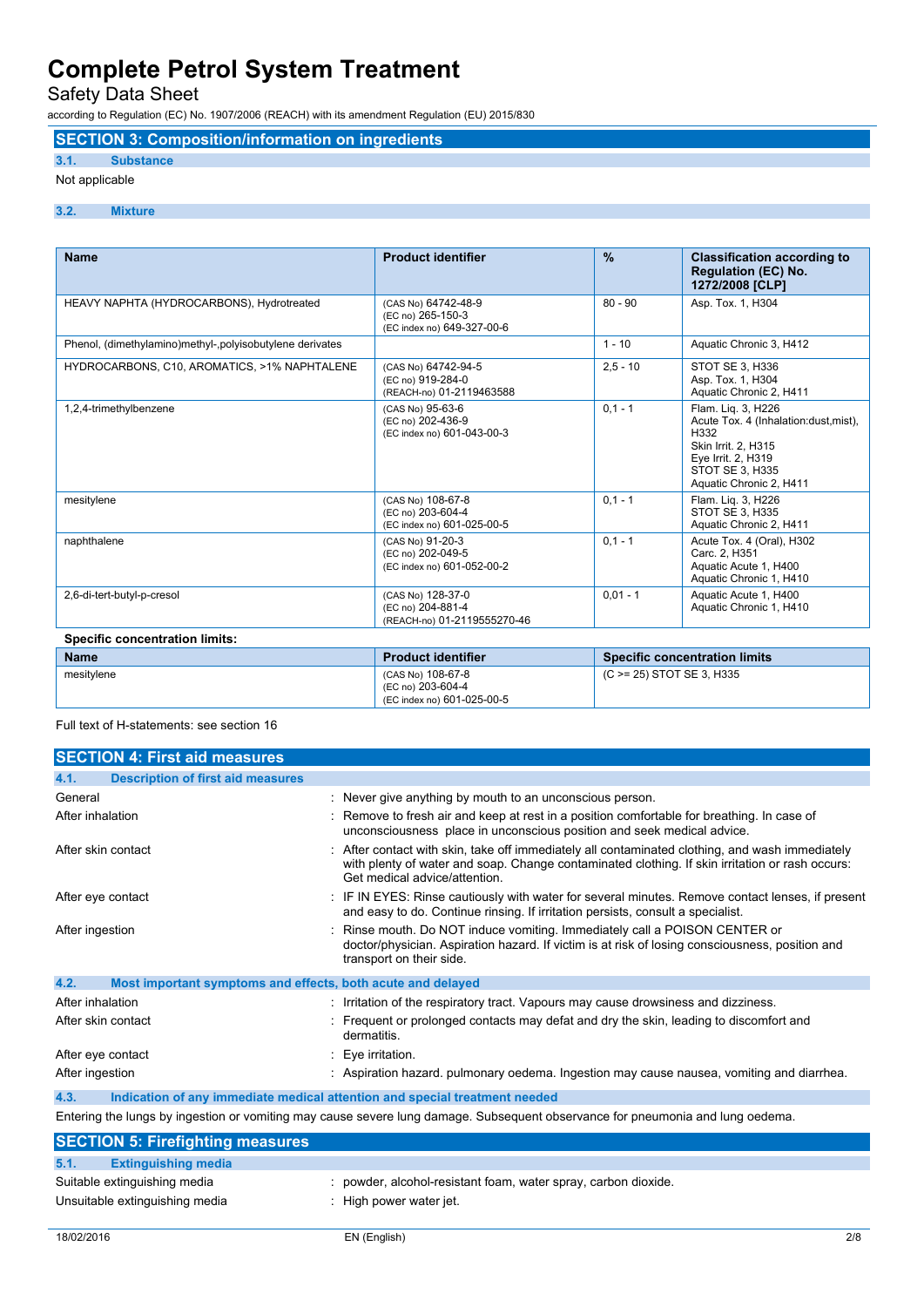Safety Data Sheet

according to Regulation (EC) No. 1907/2006 (REACH) with its amendment Regulation (EU) 2015/830

| 5.2.              | Special hazards arising from the substance or mixture |  |                                                                                                                                                                     |
|-------------------|-------------------------------------------------------|--|---------------------------------------------------------------------------------------------------------------------------------------------------------------------|
| Fire hazard       |                                                       |  | : On heating/burning: release of (highly) toxic gases/vapours e.g.: carbon monoxide - carbon<br>dioxide. May form flammable/explosive vapour-air mixture.           |
| 5.3.              | <b>Advice for firefighters</b>                        |  |                                                                                                                                                                     |
|                   | Precautionary measures fire                           |  | : Do not enter fire area without proper protective equipment, including respiratory protection.                                                                     |
|                   | Protection during firefighting                        |  | : Do not enter fire area without proper protective equipment, including respiratory protection.                                                                     |
| Other information |                                                       |  | : Cool containers / tanks with spray water if possible. Collect contaminated fire extinguishing<br>water separately. Do not allow entering drains or surface water. |

| <b>SECTION 6: Accidental release measures</b>         |                                                                                                         |                                                                                                                                                                                 |  |  |
|-------------------------------------------------------|---------------------------------------------------------------------------------------------------------|---------------------------------------------------------------------------------------------------------------------------------------------------------------------------------|--|--|
| 6.1.                                                  | Personal precautions, protective equipment and emergency procedures                                     |                                                                                                                                                                                 |  |  |
| General measures                                      | gas/fumes/vapour/spray.                                                                                 | : Provide adequate ventilation. Remove ignition sources. Do not breathe                                                                                                         |  |  |
| 6.1.1.<br>For non-emergency personnel                 |                                                                                                         |                                                                                                                                                                                 |  |  |
| No additional information available                   |                                                                                                         |                                                                                                                                                                                 |  |  |
| 6.1.2.<br>For emergency responders                    |                                                                                                         |                                                                                                                                                                                 |  |  |
| No additional information available                   |                                                                                                         |                                                                                                                                                                                 |  |  |
| 6.2.<br><b>Environmental precautions</b>              |                                                                                                         |                                                                                                                                                                                 |  |  |
| if liquid enters sewers or public waters.             |                                                                                                         | Do not release in groundwater, surfacewater or sewerage. Make sure spills can be contained (e.g. sump pallets or kerbed areas). Notify authorities                              |  |  |
| 6.3.                                                  | Methods and material for containment and cleaning up                                                    |                                                                                                                                                                                 |  |  |
| For containment                                       | oil booms).                                                                                             | : Stop leak if safe to do so. Prevent spreading over great surfaces (e.g. by damming or installing                                                                              |  |  |
| Methods for cleaning up                               | agents).                                                                                                | Absorb with liquid-binding material (e.g. sand, diatomaceous earth, acid- or universal binding                                                                                  |  |  |
| <b>Reference to other sections</b><br>6.4.            |                                                                                                         |                                                                                                                                                                                 |  |  |
|                                                       | Information on personal protective equipment - see Chapter 8. Information on disposal - see Section 13. |                                                                                                                                                                                 |  |  |
| <b>SECTION 7: Handling and storage</b>                |                                                                                                         |                                                                                                                                                                                 |  |  |
| 7.1.<br><b>Precautions for safe handling</b>          |                                                                                                         |                                                                                                                                                                                 |  |  |
| Precautions for safe handling                         |                                                                                                         | Obtain special instructions before use. Provide adequate ventilation. Keep away from sources<br>of ignition - No smoking. Take precautionary measures against static discharge. |  |  |
| Hygiene measures                                      |                                                                                                         | When using do not eat, drink or smoke. Avoid all unnecessary exposure. Wash hands before<br>breaks and at the end of work. Wash contaminated clothing before reuse.             |  |  |
| 7.2.                                                  | Conditions for safe storage, including any incompatibilities                                            |                                                                                                                                                                                 |  |  |
| <b>Technical measures</b>                             | : Keep only in the original container in a cool, well-ventilated place.                                 |                                                                                                                                                                                 |  |  |
| Storage conditions                                    | Keep container tightly closed. Keep cool. Store in a dry place.                                         |                                                                                                                                                                                 |  |  |
| Prohibitions on mixed storage                         | Oxidizing agents.                                                                                       |                                                                                                                                                                                 |  |  |
| Store according to local legislation.<br>Storage area |                                                                                                         |                                                                                                                                                                                 |  |  |
| 7.3.<br>Specific end use(s)                           |                                                                                                         |                                                                                                                                                                                 |  |  |
| No additional information available                   |                                                                                                         |                                                                                                                                                                                 |  |  |
|                                                       | <b>SECTION 8: Exposure controls/personal protection</b>                                                 |                                                                                                                                                                                 |  |  |
| 8.1.<br><b>Control parameters</b>                     |                                                                                                         |                                                                                                                                                                                 |  |  |
|                                                       | HEAVY NAPHTA (HYDROCARBONS), Hydrotreated (64742-48-9)                                                  |                                                                                                                                                                                 |  |  |
| EU                                                    | IOELV TWA (mg/m <sup>3</sup> )                                                                          | 1200 mg/m $3$                                                                                                                                                                   |  |  |
|                                                       | HYDROCARBONS, C10, AROMATICS, >1% NAPHTALENE (64742-94-5)                                               |                                                                                                                                                                                 |  |  |
| <b>EU</b>                                             | IOELV TWA (mg/m <sup>3</sup> )                                                                          | 500 mg/ $m3$                                                                                                                                                                    |  |  |
| 1,2,4-trimethylbenzene (95-63-6)                      |                                                                                                         |                                                                                                                                                                                 |  |  |
| EU                                                    | IOELV TWA (mg/m <sup>3</sup> )                                                                          | 100 mg/m <sup>3</sup> 08-06-2000                                                                                                                                                |  |  |
| EU                                                    | <b>IOELV TWA (ppm)</b>                                                                                  | 25 ppm 08-06-2000                                                                                                                                                               |  |  |
| United Kingdom                                        | WEL TWA (mg/m <sup>3</sup> )                                                                            | 125 mg/ $m3$                                                                                                                                                                    |  |  |
| mesitylene (108-67-8)                                 |                                                                                                         |                                                                                                                                                                                 |  |  |
| EU                                                    | <b>IOELV TWA (ppm)</b>                                                                                  | 25 ppm                                                                                                                                                                          |  |  |
| United Kingdom                                        | WEL TWA (mg/m <sup>3</sup> )                                                                            | 125 mg/ $m3$                                                                                                                                                                    |  |  |
| naphthalene (91-20-3)                                 |                                                                                                         |                                                                                                                                                                                 |  |  |
| EU                                                    | IOELV TWA (mg/m <sup>3</sup> )                                                                          | 50 mg/m <sup>3</sup> 29-05-1991                                                                                                                                                 |  |  |
| EU                                                    | IOELV TWA (ppm)                                                                                         | 10 ppm 29-05-1991                                                                                                                                                               |  |  |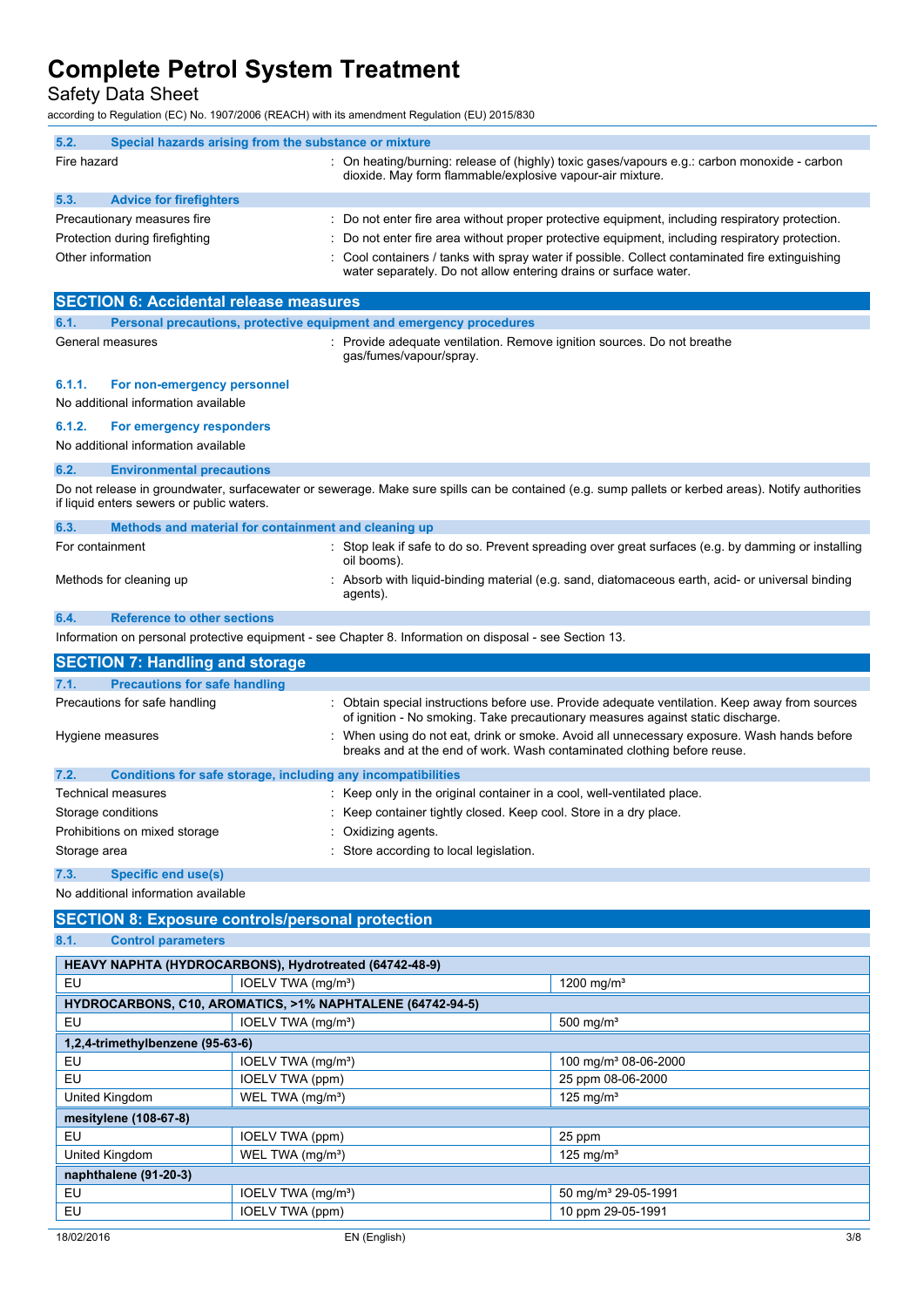### Safety Data Sheet

according to Regulation (EC) No. 1907/2006 (REACH) with its amendment Regulation (EU) 2015/830

| 2,6-di-tert-butyl-p-cresol (128-37-0) |                                  |                                                                                                                                                                                                                                                                                                                                                                     |  |  |
|---------------------------------------|----------------------------------|---------------------------------------------------------------------------------------------------------------------------------------------------------------------------------------------------------------------------------------------------------------------------------------------------------------------------------------------------------------------|--|--|
| EU                                    | IOELV TWA (mg/m <sup>3</sup> )   | $10 \text{ mg/m}^3$                                                                                                                                                                                                                                                                                                                                                 |  |  |
| Additional information                |                                  | : Workplace exposure limit (WEL) of the total hydrocarbon solvent content of the mixture (RCP<br>method according to EH40) 1200mg/m3                                                                                                                                                                                                                                |  |  |
| 8.2.<br><b>Exposure controls</b>      |                                  |                                                                                                                                                                                                                                                                                                                                                                     |  |  |
| Technical measures                    |                                  | : If suction of the immediate vicinity is impossible or insufficient, adequate airing of the working<br>place must be ensured. If technical suction or ventilation measures are not possible or are<br>insufficient, protective breathing apparatus must be worn.                                                                                                   |  |  |
| Materials for protective clothing     |                                  | : Type of chemical protective gloves to choose depends on the concentration and quantity of<br>dangerous substances as well as on work place specifications. Choosing the proper glove is a<br>decision that depends not only on the type of material, but also on other quality features, which<br>differ for each manufacturer. Suitable material: nitrile rubber |  |  |
| Hand protection                       | Wear suitable gloves. DIN EN 374 |                                                                                                                                                                                                                                                                                                                                                                     |  |  |
| Eye protection                        | : Safety glasses                 |                                                                                                                                                                                                                                                                                                                                                                     |  |  |
| Skin and body protection              |                                  | Wear suitable protective clothing, gloves and eye/face protection                                                                                                                                                                                                                                                                                                   |  |  |
| Respiratory protection                | /Quarter-Masks (DIN EN 136/140)  | If technical suction or ventilation measures are not possible or are insufficient, protective<br>breathing apparatus must be worn. Suitable respiratory protective equipment: Full-/Half-                                                                                                                                                                           |  |  |

| <b>SECTION 9: Physical and chemical properties</b>            |                                                                                     |
|---------------------------------------------------------------|-------------------------------------------------------------------------------------|
| 9.1.<br>Information on basic physical and chemical properties |                                                                                     |
| Physical state                                                | : Liquid                                                                            |
| Colour                                                        | amber.                                                                              |
| Odour                                                         | characteristic.                                                                     |
| Odour threshold                                               | No data available                                                                   |
| pH                                                            | No data available                                                                   |
| Relative evaporation rate (butylacetate=1)                    | No data available                                                                   |
| Melting point                                                 | No data available                                                                   |
| Freezing point                                                | No data available                                                                   |
| Boiling point                                                 | No data available                                                                   |
| Flash point                                                   | : $\approx 61^{\circ}$ C                                                            |
| Auto-ignition temperature                                     | No data available                                                                   |
| Decomposition temperature                                     | No data available                                                                   |
| Flammability (solid, gas)                                     | No data available                                                                   |
| Vapour pressure                                               | No data available                                                                   |
| Relative vapour density at 20 °C                              | No data available                                                                   |
| Relative density                                              | No data available                                                                   |
| Solubility                                                    | Water: practically insoluble                                                        |
| Log Pow                                                       | No data available                                                                   |
| Viscosity, kinematic                                          | <7 mm <sup>2</sup> /s @ 40°C                                                        |
| Viscosity, dynamic                                            | No data available                                                                   |
| <b>Explosive properties</b>                                   | Flammable or explosive vapour/air mixtures may be formed. Product is not explosive. |
| Oxidising properties                                          | No data available                                                                   |
| <b>Explosive limits</b>                                       | $: 0,6 - 6$ vol %                                                                   |
| <b>Other information</b><br>9.2.                              |                                                                                     |
| No additional information available                           |                                                                                     |

|       | <b>SECTION 10: Stability and reactivity</b>                            |
|-------|------------------------------------------------------------------------|
| 10.1. | <b>Reactivity</b>                                                      |
|       | No information available.                                              |
| 10.2. | <b>Chemical stability</b>                                              |
|       | The product is stable at normal handling- and storage conditions.      |
| 10.3. | <b>Possibility of hazardous reactions</b>                              |
|       | No dangerous reactions known under normal conditions of use.           |
| 10.4. | <b>Conditions to avoid</b>                                             |
|       | aerosol or mist generation. No naked flames, sparks, and do not smoke. |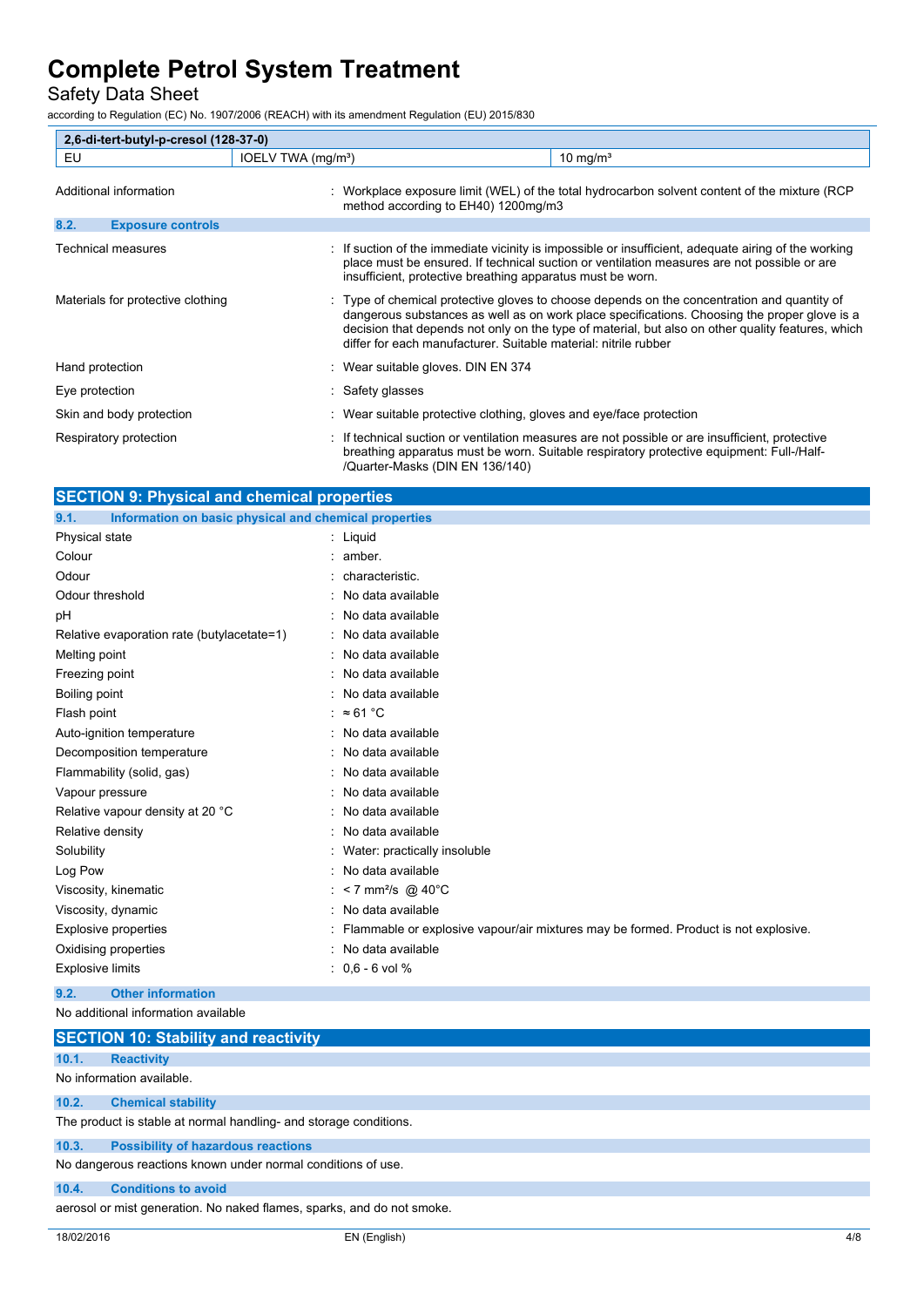Safety Data Sheet

according to Regulation (EC) No. 1907/2006 (REACH) with its amendment Regulation (EU) 2015/830

| <b>Incompatible materials</b><br>10.5.                    |                                                                                                 |
|-----------------------------------------------------------|-------------------------------------------------------------------------------------------------|
| Strong oxidizing agent.                                   |                                                                                                 |
| 10.6.<br><b>Hazardous decomposition products</b>          |                                                                                                 |
| None under normal conditions.                             |                                                                                                 |
| <b>SECTION 11: Toxicological information</b>              |                                                                                                 |
| 11.1.<br>Information on toxicological effects             |                                                                                                 |
| Acute toxicity                                            | : Not classified                                                                                |
| HEAVY NAPHTA (HYDROCARBONS), Hydrotreated (64742-48-9)    |                                                                                                 |
| LD50 oral rat                                             | > 2000 mg/kg                                                                                    |
| LD50 dermal rabbit                                        | > 2000 mg/kg                                                                                    |
| LC50 inhalation rat (Vapours - mg/l/4h)                   | $> 5$ mg/l/4h                                                                                   |
| HYDROCARBONS, C10, AROMATICS, >1% NAPHTALENE (64742-94-5) |                                                                                                 |
| LD50 oral rat                                             | > 2000 mg/kg                                                                                    |
| LD50 dermal rabbit                                        | > 2000 mg/kg                                                                                    |
| 1,2,4-trimethylbenzene (95-63-6)                          |                                                                                                 |
| LD50 oral rat                                             | 2040 mg/kg                                                                                      |
| LD50 dermal rabbit                                        | 3160 mg/kg                                                                                      |
| LC50 inhalation rat (mg/l)                                | 18000 mg/m <sup>3</sup> 4h                                                                      |
| mesitylene (108-67-8)                                     |                                                                                                 |
| LD50 oral rat                                             | > 5000 mg/kg                                                                                    |
| LC50 inhalation rat (mg/l)                                | 24000 mg/m <sup>3</sup> 4h                                                                      |
| naphthalene (91-20-3)                                     |                                                                                                 |
| LD50 oral rat                                             | 490 mg/kg                                                                                       |
| LD50 dermal rat                                           | > 2500 mg/kg                                                                                    |
| LC50 inhalation rat (Dust/Mist - mg/l/4h)                 | > 110 mg/l/4h                                                                                   |
| 2,6-di-tert-butyl-p-cresol (128-37-0)                     |                                                                                                 |
| LD50 oral rat                                             | 890 mg/kg                                                                                       |
| Skin corrosion/irritation                                 | Frequent or prolonged contacts may defat and dry the skin, leading to discomfort and dermatitis |
| Serious eye damage/irritation                             | Not classified                                                                                  |
| Respiratory or skin sensitisation                         | Not classified                                                                                  |
| Germ cell mutagenicity                                    | Not classified                                                                                  |
| Carcinogenicity                                           | Not classified                                                                                  |
| Reproductive toxicity                                     | Not classified                                                                                  |
| Specific target organ toxicity (single exposure)          | Not classified                                                                                  |
| Specific target organ toxicity (repeated<br>exposure)     | Not classified                                                                                  |
| Aspiration hazard                                         | : May be fatal if swallowed and enters airways.                                                 |
| <b>Complete Petrol System Treatment</b>                   |                                                                                                 |
| Viscosity, kinematic                                      | < 7 mm <sup>2</sup> /s @ 40°C                                                                   |
| <b>SECTION 12: Ecological information</b>                 |                                                                                                 |

**12.1. Toxicity**

| HEAVY NAPHTA (HYDROCARBONS), Hydrotreated (64742-48-9)    |                                        |  |
|-----------------------------------------------------------|----------------------------------------|--|
| $LC50$ fish 1                                             | > 100 mg/l @96h                        |  |
| EC50 Daphnia 1                                            | > 1000 mg/l @48h                       |  |
| HYDROCARBONS, C10, AROMATICS, >1% NAPHTALENE (64742-94-5) |                                        |  |
| LC50 fish 1                                               | $1 - 10$ mg/l                          |  |
| EC50 Daphnia 1                                            | $3 - 10$ mg/l                          |  |
| LC50 fish 2                                               | 2 - 5 mg/l @96h                        |  |
| EC50 other aquatic organisms 2                            | 1 - 3 mg/l @72h                        |  |
| 1,2,4-trimethylbenzene (95-63-6)                          |                                        |  |
| EC50 Daphnia 1                                            | 6,14 mg/l 48h                          |  |
| naphthalene (91-20-3)                                     |                                        |  |
| $LC50$ fish 1                                             | 1,99 mg/l @96h Pimephales promelas     |  |
| LC50 other aquatic organisms 1                            | 2,96 mg/l @4h Selenastrum capriconutum |  |
|                                                           |                                        |  |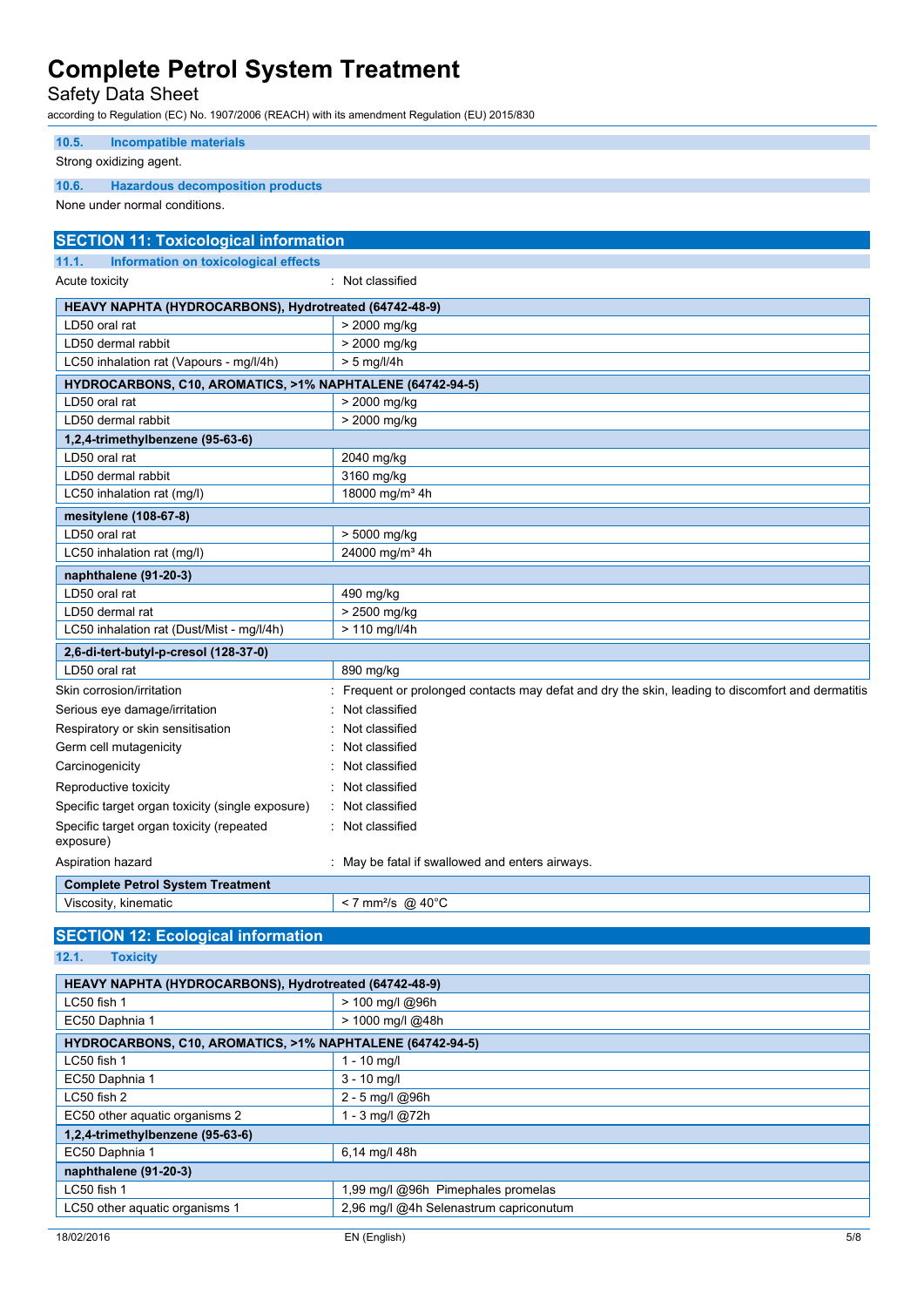### Safety Data Sheet

according to Regulation (EC) No. 1907/2006 (REACH) with its amendment Regulation (EU) 2015/830

| naphthalene (91-20-3)                                     |                                                                                           |  |
|-----------------------------------------------------------|-------------------------------------------------------------------------------------------|--|
| EC50 Daphnia 1                                            | 2,19 mg/l @48h Daphnia magna                                                              |  |
| 2,6-di-tert-butyl-p-cresol (128-37-0)                     |                                                                                           |  |
| LC50 fish 1                                               | 0,199 mg/l                                                                                |  |
|                                                           |                                                                                           |  |
| 12.2.<br><b>Persistence and degradability</b>             |                                                                                           |  |
| HEAVY NAPHTA (HYDROCARBONS), Hydrotreated (64742-48-9)    |                                                                                           |  |
| Persistence and degradability                             | Readily biodegradable.                                                                    |  |
| Biodegradation                                            | 70 % @28d                                                                                 |  |
| HYDROCARBONS, C10, AROMATICS, >1% NAPHTALENE (64742-94-5) |                                                                                           |  |
| Persistence and degradability                             | Readily biodegradable.                                                                    |  |
| 2,6-di-tert-butyl-p-cresol (128-37-0)                     |                                                                                           |  |
| Biodegradation                                            | 4,5 % @28d                                                                                |  |
| 12.3.<br><b>Bioaccumulative potential</b>                 |                                                                                           |  |
| HEAVY NAPHTA (HYDROCARBONS), Hydrotreated (64742-48-9)    |                                                                                           |  |
| Log Pow                                                   | $5 - 6,7$                                                                                 |  |
| HYDROCARBONS, C10, AROMATICS, >1% NAPHTALENE (64742-94-5) |                                                                                           |  |
| Log Pow                                                   | $3,8 - 4,8$                                                                               |  |
| 2,6-di-tert-butyl-p-cresol (128-37-0)                     |                                                                                           |  |
| Log Pow                                                   | 5,1                                                                                       |  |
|                                                           |                                                                                           |  |
| 12.4.<br><b>Mobility in soil</b>                          |                                                                                           |  |
| HYDROCARBONS, C10, AROMATICS, >1% NAPHTALENE (64742-94-5) |                                                                                           |  |
| Soil                                                      | Low mobility (soil).                                                                      |  |
| 12.5.<br><b>Results of PBT and vPvB assessment</b>        |                                                                                           |  |
| No additional information available                       |                                                                                           |  |
| 12.6.<br><b>Other adverse effects</b>                     |                                                                                           |  |
| No additional information available                       |                                                                                           |  |
|                                                           |                                                                                           |  |
|                                                           |                                                                                           |  |
| <b>SECTION 13: Disposal considerations</b>                |                                                                                           |  |
| 13.1.<br><b>Waste treatment methods</b>                   |                                                                                           |  |
| Regional legislation (waste)                              | : Disposal must be done according to official regulations.                                |  |
| Waste treatment methods                                   | Hand over to officially registered waste disposal company. Recycle the material as far as |  |
|                                                           | possible. Waste suitable for incineration.                                                |  |
| Waste materials                                           | Packing which cannot be properly cleaned must be thrown away.                             |  |
| European List of Waste (LoW) code                         | : 13 07 03* - other fuels (including mixtures)                                            |  |
|                                                           |                                                                                           |  |
| <b>SECTION 14: Transport information</b>                  |                                                                                           |  |
| In accordance with ADR / RID / IMDG / IATA / ADN          |                                                                                           |  |
| 14.1.<br><b>UN number</b>                                 |                                                                                           |  |
| Not regulated for transport                               |                                                                                           |  |
| 14.2.<br><b>UN proper shipping name</b>                   |                                                                                           |  |
| Proper Shipping Name (ADR)                                | : Not applicable                                                                          |  |
| Proper Shipping Name (IMDG)                               | : Not applicable                                                                          |  |
| 14.3.<br><b>Transport hazard class(es)</b>                |                                                                                           |  |
| ADR                                                       |                                                                                           |  |
| Transport hazard class(es) (ADR)                          | : Not applicable                                                                          |  |
|                                                           |                                                                                           |  |
| <b>IMDG</b>                                               |                                                                                           |  |
| Transport hazard class(es) (IMDG)                         | : Not applicable                                                                          |  |
|                                                           |                                                                                           |  |
|                                                           |                                                                                           |  |
| 14.4.<br><b>Packing group</b>                             |                                                                                           |  |
| Packing group (ADR)                                       | : Not applicable                                                                          |  |
| Packing group (IMDG)                                      | : Not applicable                                                                          |  |
| 14.5.<br><b>Environmental hazards</b>                     |                                                                                           |  |
| Dangerous for the environment                             | : No                                                                                      |  |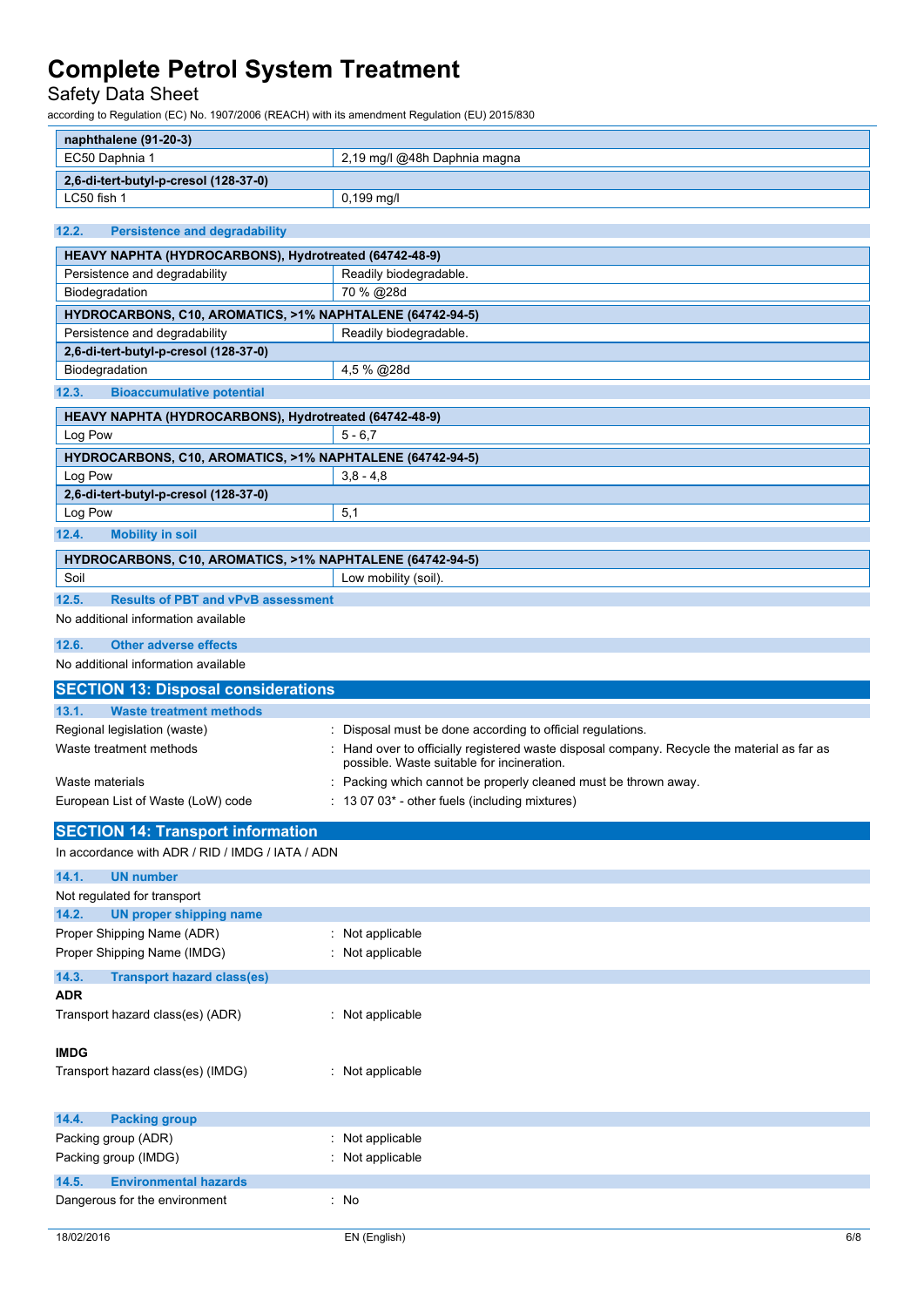Safety Data Sheet

according to Regulation (EC) No. 1907/2006 (REACH) with its amendment Regulation (EU) 2015/830

Marine pollutant : No

Other information **intervalled** in the supplementary information available

#### $14.6.$ **14.6. Special precautions for user**

### **- Overland transport**

No data available

### **- Transport by sea**

No data available

**14.7. Transport in bulk according to Annex II of MARPOL 73/78 and the IBC Code**

Not applicable

### **SECTION 15: Regulatory information**

**15.1. Safety, health and environmental regulations/legislation specific for the substance or mixture**

#### **15.1.1. EU-Regulations**

Contains no REACH substances with Annex XVII restrictions Contains no substance on the REACH candidate list Contains no REACH Annex XIV substances

#### **15.1.2. National regulations**

No additional information available

### **15.2. Chemical safety assessment**

No additional information available

### **SECTION 16: Other information**

#### Full text of H- and EUH-statements:

| Acute Tox. 4 (Inhalation:dust, mist) | Acute toxicity (inhalation:dust, mist) Category 4                                          |
|--------------------------------------|--------------------------------------------------------------------------------------------|
| Acute Tox. 4 (Oral)                  | Acute toxicity (oral), Category 4                                                          |
| Aquatic Acute 1                      | Hazardous to the aquatic environment - Acute Hazard, Category 1                            |
| Aquatic Chronic 1                    | Hazardous to the aguatic environment - Chronic Hazard, Category 1                          |
| Aquatic Chronic 2                    | Hazardous to the aquatic environment - Chronic Hazard, Category 2                          |
| Aquatic Chronic 3                    | Hazardous to the aquatic environment - Chronic Hazard, Category 3                          |
| Asp. Tox. 1                          | Aspiration hazard, Category 1                                                              |
| Carc. 2                              | Carcinogenicity, Category 2                                                                |
| Eye Irrit. 2                         | Serious eye damage/eye irritation, Category 2                                              |
| Flam. Liq. 3                         | Flammable liquids, Category 3                                                              |
| Skin Irrit. 2                        | Skin corrosion/irritation, Category 2                                                      |
| STOT SE 3                            | Specific target organ toxicity — Single exposure, Category 3, Respiratory tract irritation |
| STOT SE <sub>3</sub>                 | Specific target organ toxicity - Single exposure, Category 3, Narcosis                     |
| H <sub>226</sub>                     | Flammable liquid and vapour                                                                |
| H302                                 | Harmful if swallowed.                                                                      |
| H304                                 | May be fatal if swallowed and enters airways.                                              |
| H315                                 | Causes skin irritation.                                                                    |
| H319                                 | Causes serious eye irritation.                                                             |
| H332                                 | Harmful if inhaled.                                                                        |
| H335                                 | May cause respiratory irritation                                                           |
| H336                                 | May cause drowsiness or dizziness.                                                         |
| H351                                 | Suspected of causing cancer                                                                |
| H400                                 | Very toxic to aquatic life.                                                                |
| H410                                 | Very toxic to aquatic life with long lasting effects.                                      |
| H411                                 | Toxic to aquatic life with long lasting effects.                                           |
| H412                                 | Harmful to aquatic life with long lasting effects.                                         |
| <b>EUH066</b>                        | Repeated exposure may cause skin dryness or cracking                                       |

SDS MPM REACH